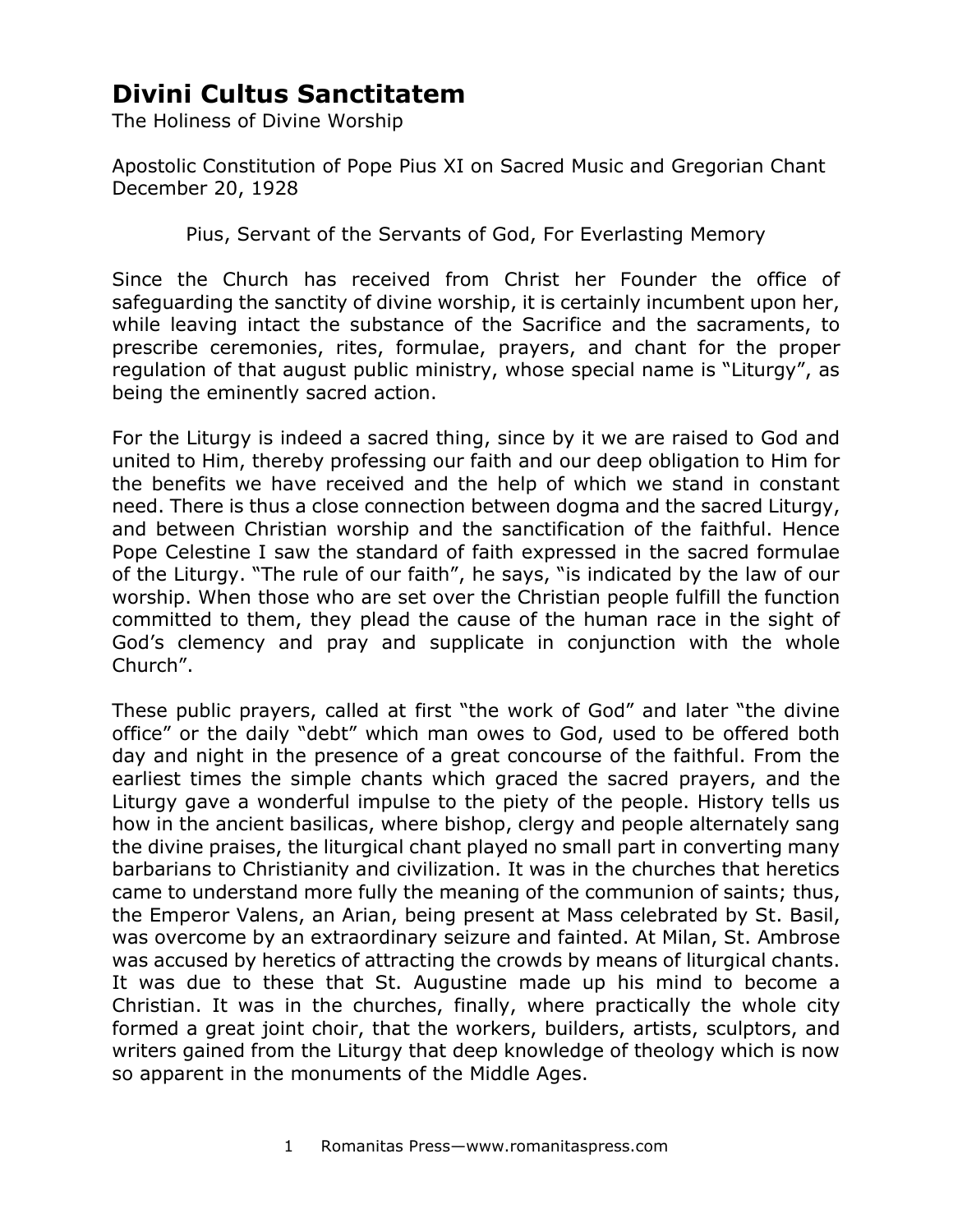No wonder, then, that the Roman Pontiffs have been so solicitous to safeguard and protect the Liturgy. They have used the same care in making laws for the regulation of the Liturgy, in preserving it from adulteration, as they have in giving accurate expression to the dogmas of the faith. This is the reason why the Fathers made both spoken and written commentary upon the Liturgy or "the law of worship"; for this reason, the Council of Trent ordained that the Liturgy should be expounded and explained to the faithful.

In our times too, the chief object of Pope Pius X, in the Motu Proprio [*Tra le Sollecitudini*] which he issued twenty-five years ago, making certain prescriptions concerning Gregorian Chant and sacred music, was to arouse and foster a Christian spirit in the faithful, by wisely excluding all that might ill befit the sacredness and majesty of our churches. The faithful come to church in order to derive piety from its chief source, by taking an active part in the venerated mysteries and the public solemn prayers of the Church. It is of the utmost importance, therefore, that anything that is used to adorn the Liturgy should be controlled by the Church, so that the arts may take their proper place as most noble ministers in sacred worship. Far from resulting in a loss to art, such an arrangement will certainly make for the greater splendor and dignity of the arts that are used in the Church. This has been especially true of sacred music. Wherever the regulations on this subject have been carefully observed, a new life has been given to this delightful art, and the spirit of religion has prospered; the faithful have gained a deeper understanding of the sacred Liturgy and have taken part with greater zest in the ceremonies of the Mass, in the singing of the psalms and the public prayers. Of this We Ourselves had happy experience when, in the first year of Our Pontificate, We celebrated solemn High Mass in the Vatican Basilica to the noble accompaniment of a choir of clerics of all nationalities, singing in Gregorian Chant.

It is, however, to be deplored that these most wise laws in some places have not been fully observed, and therefore their intended results not obtained. We know that some have declared these laws, though so solemnly promulgated, were not binding upon their obedience. Others obeyed them at first but have since come gradually to give countenance to a type of music which should be altogether banned from our churches. In some cases, especially when the memory of some famous musician was being celebrated, the opportunity has been taken of performing in church certain works which, however excellent, should never have been performed there, since they were entirely out of keeping with the sacredness of the place and of the Liturgy.

In order to urge the clergy and faithful to a more scrupulous observance of these laws and directions which are to be carefully obeyed by the whole Church, We think it opportune to set down here something of the fruits of Our experience during the last twenty-five years. We celebrate not only the memory of the reform of sacred music to which We have referred, but also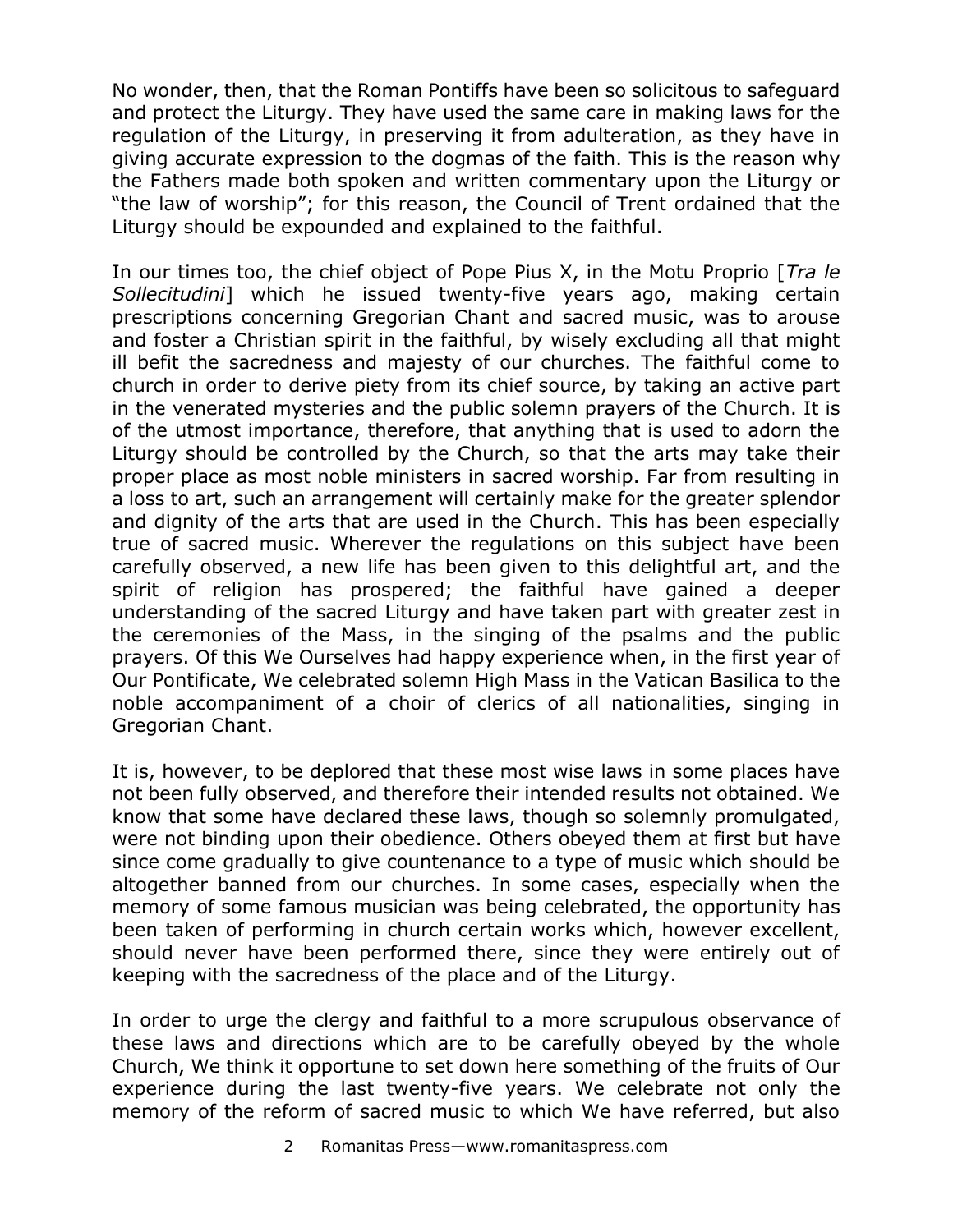the centenary of the monk Guido of Arezzo. Nine hundred years ago Guido, at the bidding of the pope, came to Rome and produced his wonderful invention, whereby the ancient and traditional chants might be more easily published, circulated, and preserved intact for posterity—to the great benefit and glory of the Church and of art.

It was in the Lateran Palace that Gregory the Great, having made his famous collection of the traditional treasures of plainsong, editing them with additions of his own, had wisely founded his great Schola in order to perpetuate the true interpretation of the liturgical chant. It was in the same building that the monk Guido gave a demonstration of his marvelous invention before the Roman clergy and the Roman Pontiff himself. The pope, by his approbation and high praise of it, was responsible for the gradual spread of the new system throughout the whole world, and thus for the great advantages that accrued therefrom to musical art in general.

We wish, then, to make certain recommendations to the bishops and ordinaries, whose duty it is, since they are the custodians of the Liturgy, to promote ecclesiastical art. We are thus acceding to the requests which, as a result of many musical congresses and especially that recently held at Rome, have been made to Us by not a few bishops and learned masters in the musical art. To these We accord due need of praise; and We ordain that the following directions, as here-under set forth, with the practical methods indicated, be put into effect.

All those who aspire to the priesthood, whether in seminaries or in religious houses, from their earliest years are to be taught Gregorian Chant and sacred music. At that age they are able more easily to learn to sing, and to modify, if not entirely to overcome, any defects in their voices, which in later years would be quite incurable. Instruction in music and singing must be begun in the elementary and continued in the higher classes. In this way, those who are about to receive sacred orders, having become gradually experienced in chant, will be able during their theological course quite easily to undertake the higher and "aesthetic" study of plainsong and sacred music, of polyphony and the organ, concerning which the clergy certainly ought to have a thorough knowledge.

In seminaries, and in other houses of study for the formation of the clergy both secular and regular there should be a frequent and almost daily lecture or practice—however short—in Gregorian Chant and sacred music. If this is carried out in the spirit of the Liturgy, the students will find it a relief rather than a burden to their minds, after the study of the more exacting subjects. Thus, a more complete education of both branches of the clergy in liturgical music will result in the restoration to its former dignity and splendor of the choral Office, a most important part of divine worship; moreover, the scholae and choirs will be invested again with their ancient glory.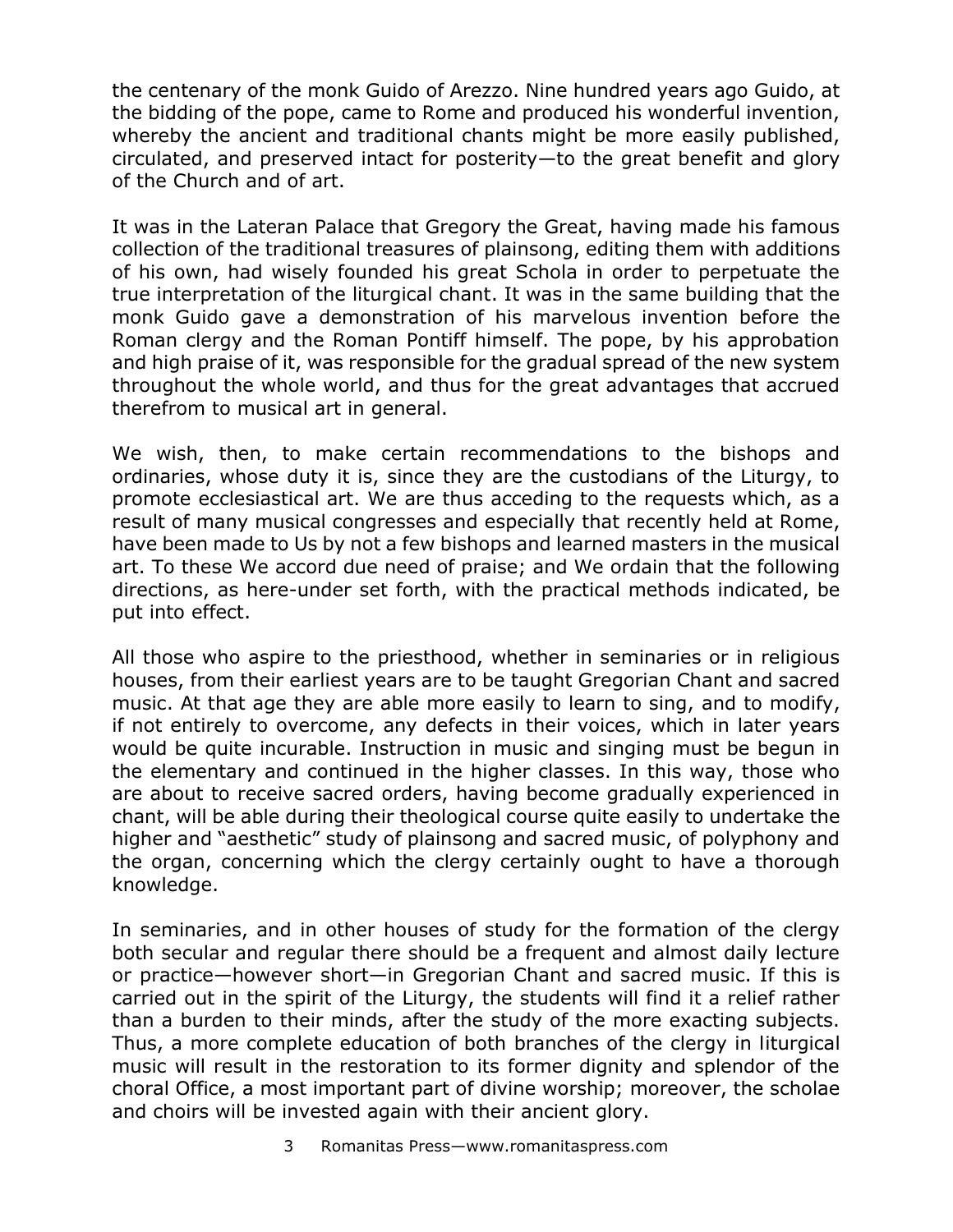Those who are responsible for, and engaged in divine worship in basilicas and cathedrals, in collegiate and conventual churches of religious, should use all their endeavors to see that the choral Office is carried out duly—i.e., in accordance with the prescriptions of the Church. And this, not only as regards the precept of reciting the divine Office "worthily, attentive and devoutly", but also as regards the chant. In singing the psalms attention should be paid to the right tone, with its appropriate mediation and termination, and a suitable pause at the asterisk; so that every verse of the psalms and every strophe of the hymns may be sung by all in perfect time together. If this were rightly observed, then all who worthily sing the psalms would signify their unity of intention in worshipping God and, as one side of the choir sings in answer to the other, would seem to emulate the everlasting praise of the Seraphim who cried one to the other "Holy, Holy, Holy".

Lest anyone in future should invent easy excuses for exempting himself from obedience to the laws of the Church, let every chapter and religious community deal with these matters at meetings held for the purpose; and just as formerly there used to be a "Cantor" or director of the choir, so in future let one be chosen from each chapter or choir of religious, whose duty it will be to see that the rules of the Liturgy and of choral chant are observed and, both individually and generally, to correct the faults of the choir. In this connection it should be observed that, according to the ancient discipline of the Church and the constitutions of chapters still in force, all those at least who are bound to office in choir, are obliged to be familiar with Gregorian Chant. And the Gregorian Chant which is to be used in every church of whatever order, is the text which, revised according to the ancient manuscripts, has been authentically published by the Church from the Vatican Press.

We wish here to recommend to those whom it may concern, the formation of choirs. These in the course of time came to replace the ancient scholae and were established in the basilicas and greater churches especially for the singing of polyphonic music. Sacred polyphony, We may here remark, is rightly held second only to Gregorian Chant. We are desirous, therefore, that such choirs, as they flourished from the fourteenth to the sixteenth century, should now also be created anew and prosper especially in churches where the scale on which the Liturgy is carried out demands a greater number and a more careful selection of singers.

Choir-schools for boys should be established not only for the greater churches and cathedrals, but also for smaller parish churches. The boys should be taught by the choirmaster to sing properly, so that, in accordance with the ancient custom of the Church, they may sing in the choir with the men, especially as in polyphonic music the highest part, the cantus, ought to be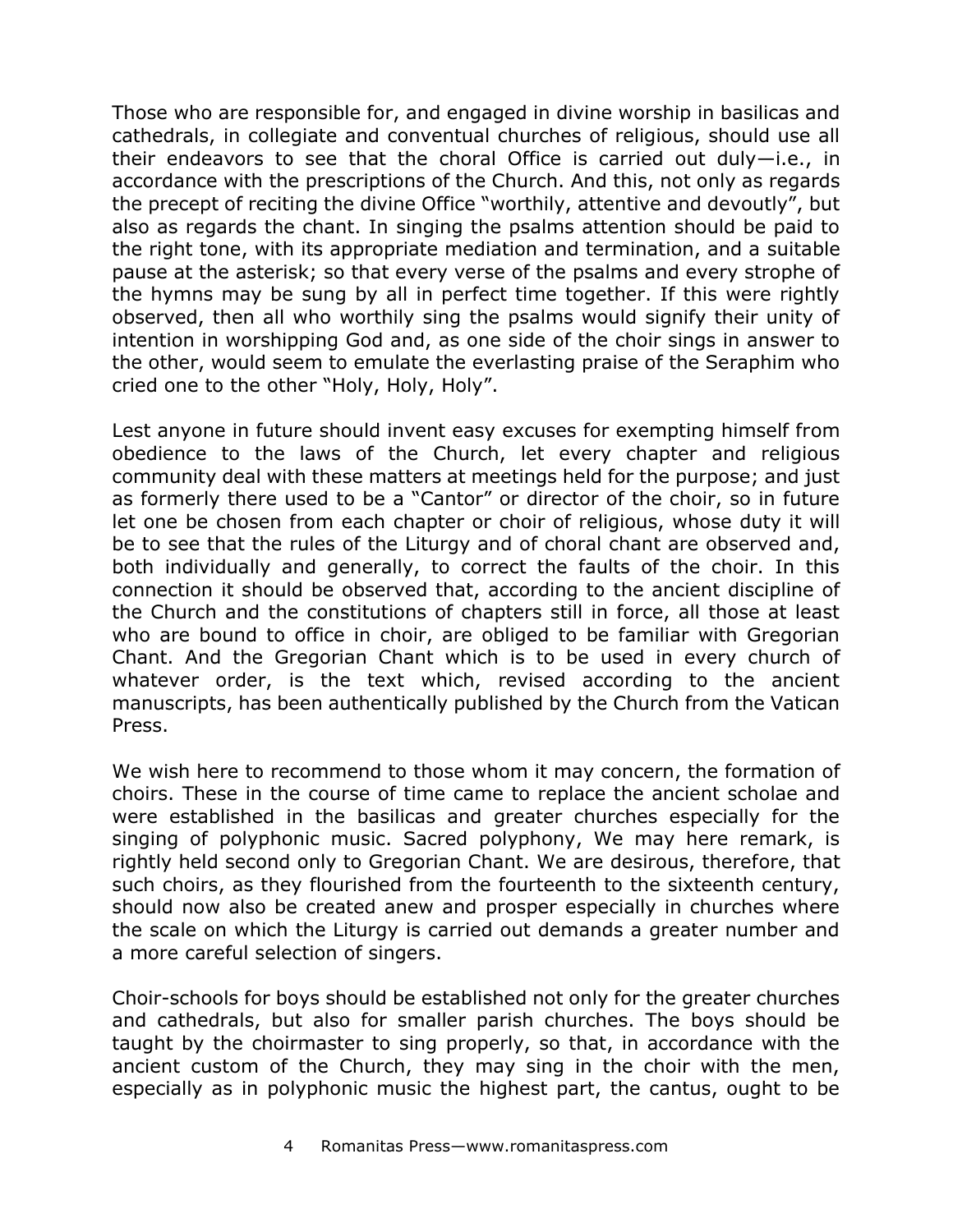sung by boys. Choirboys, especially in the sixteenth century, have given us masters of polyphony: first and foremost among them, the great Palestrina.

As We have learned that in some places an attempt is being made to reintroduce a type of music which is not entirely in keeping with the performance of the sacred Office, particularly owing to the excessive use made of musical instruments, We hereby declare that singing with orchestra accompaniment is not regarded by the Church as a more perfect form of music or as more suitable for sacred purposes. Voices, rather than instruments, ought to be heard in the church: the voices of the clergy, the choir and the congregation. Nor should it be deemed that the Church, in preferring the human voice to any musical instrument, is obstructing the progress of music; for no instrument, however perfect, however excellent, can surpass the human voice in expressing human thought, especially when it is used by the mind to offer up prayer and praise to Almighty God.

The traditionally appropriate musical instrument of the Church is the organ, which, by reason of its extraordinary grandeur and majesty, has been considered a worthy adjunct to the Liturgy, whether for accompanying the chant or, when the choir is silent, for playing harmonious music at the prescribed times. But here too must be avoided that mixture of the profane with the sacred which, through the fault partly of organ-builders and partly of certain performers who are partial to the singularities of modern music, may result eventually in diverting this magnificent instrument from the purpose for which it is intended. We wish, within the limits prescribed by the Liturgy, to encourage the development of all that concerns the organ; but We cannot but lament the fact that, as in the case of certain types of music which the Church has rightly forbidden in the past, so now attempts are being made to introduce a profane spirit into the Church by modern forms of music; which forms, if they begin to enter in, the Church would likewise be bound to condemn. Let our churches resound with organ-music that gives expression to the majesty of the edifice and breathes the sacredness of the religious rites; in this way will the art both of those who build the organs and of those who play them flourish afresh and render effective service to the sacred liturgy.

In order that the faithful may more actively participate in divine worship, let them be made once more to sing the Gregorian Chant, so far as it belongs to them to take part in it. It is most important that when the faithful assist at the sacred ceremonies, or when pious sodalities take part with the clergy in a procession, they should not be merely detached and silent spectators, but, filled with a deep sense of the beauty of the Liturgy, they should sing alternately with the clergy or the choir, as it is prescribed. If this is done, then it will no longer happen that the people either make no answer at all to the public prayers — whether in the language of the Liturgy or in the vernacular — or at best utter the responses in a low and subdued manner.